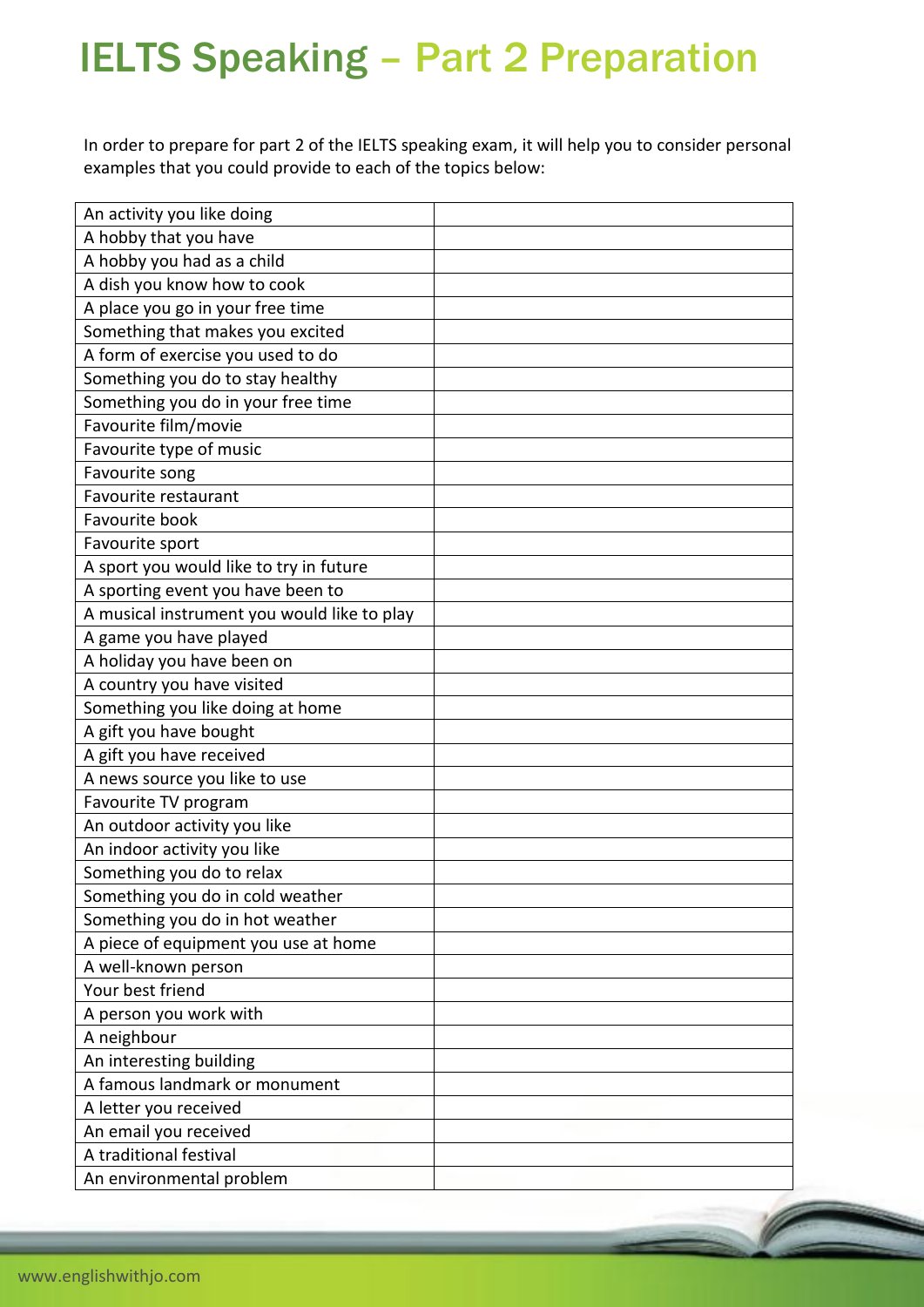| A kind of extreme weather               |  |
|-----------------------------------------|--|
| A skill you want to learn               |  |
| Favourite photograph                    |  |
| A museum you have been to               |  |
| A party you have been to                |  |
| Favourite subject                       |  |
| Favourite teacher                       |  |
| An important invention                  |  |
| A country you want to go to             |  |
| Favourite newspaper or magazine         |  |
| A children's game                       |  |
| A happy event in your life              |  |
| A shopping centre you have been to      |  |
| Favourite animal                        |  |
| An advertisement you have seen          |  |
| A pleasant memory                       |  |
| An important conversation               |  |
| A culture you like                      |  |
| A thing/object that is important to you |  |
| A piece of technology you use           |  |
| Favourite type of art                   |  |
| A performance you have seen             |  |
| Your ideal job                          |  |
| A quiet place you go to                 |  |
| A hotel you have been                   |  |
| A strange or unusual place              |  |
| The school you went to                  |  |
| A school trip you have been on          |  |
| An exhibition you have seen             |  |
| A place of natural beauty               |  |
| A river or lake you have been           |  |
| A change in your life                   |  |
| An achievement                          |  |
| An important decision                   |  |
| A birthday party you have been to       |  |
| A classmate                             |  |
| A person who has influenced you         |  |
| A movie star you like                   |  |
| A music group you like                  |  |
| Favourite sports person                 |  |
| An invention                            |  |
| A piece of jewellery                    |  |
| Something dangerous                     |  |
| Favourite toy                           |  |
| Favourite game                          |  |
| A wild animal                           |  |
| A bad habit                             |  |